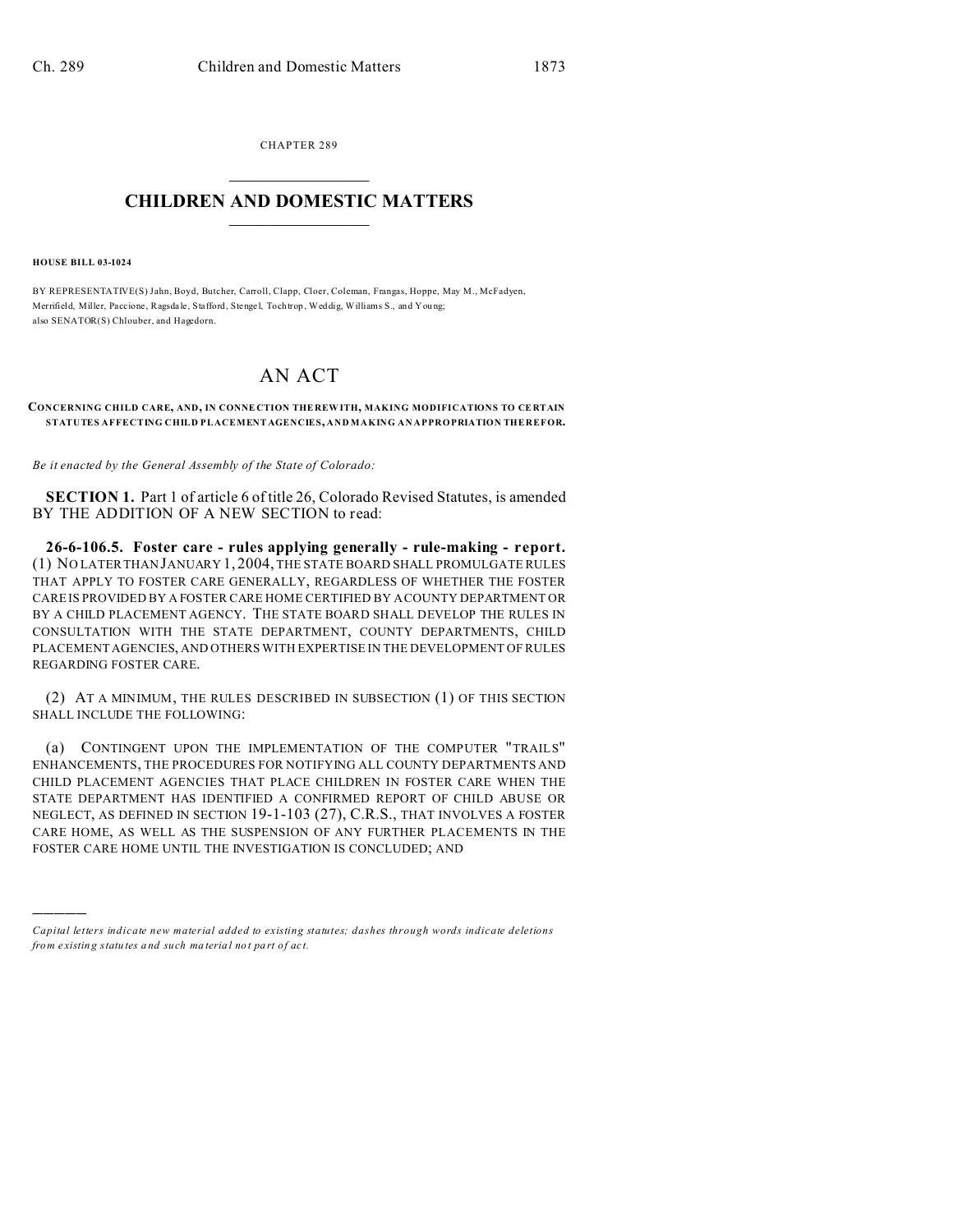(b) THE IMMEDIATE NOTIFICATION OF A CHILD'S GUARDIAN AD LITEM UPON THE CHILD'S PLACEMENT IN A FOSTER CARE HOME, AND THE PROVISION OF THE GUARDIAN AD LITEM'S CONTACT INFORMATION TO THE FOSTER PARENTS.

**SECTION 2.** 26-6-102 (11), Colorado Revised Statutes, is amended, and the said 26-6-102 is further amended BY THE ADDITION OF A NEW SUBSECTION, to read:

**26-6-102. Definitions.** As used in this article, unless the context otherwise requires:

(5.6) "MEDICAL FOSTER CARE" MEANS A PROGRAM OF FOSTER CARE THAT PROVIDES HOME-BASED CARE FOR MEDICALLY FRAGILE CHILDREN AND YOUTH WHO WOULD OTHERWISE BE CONFINED TO A HOSPITAL OR INSTITUTIONAL SETTING AND INCLUDES, BUT IS NOT LIMITED TO, THE FOLLOWING:

(a) INFANTS IMPACTED BY PRENATAL DRUG AND ALCOHOL ABUSE;

(b) CHILDREN WITH DEVELOPMENTAL DISABILITIES WHICH REQUIRE ONGOING MEDICAL INTERVENTION;

(c) CHILDREN AND YOUTH DIAGNOSED WITH ACQUIRED IMMUNE DEFICIENCY SYNDROME OR HUMAN IMMUNODEFICIENCY VIRUS;

(d) CHILDREN WITH A FAILURE TO THRIVE OR OTHER NUTRITIONAL DISORDERS; AND

(e) CHILDREN DEPENDENT ON TECHNOLOGY SUCH AS RESPIRATORS OR VENTILATORS IN ORDER TO SURVIVE.

(11) "Therapeutic services FOSTER CARE" means a program of foster care that incorporates treatment for the special physical, psychological, or emotional needs of a child placed with specially trained foster parents, BUT DOES NOT INCLUDE MEDICAL FOSTER CARE.

**SECTION 3.** 26-6-104 (1) (b) (II), (7) (a) (I) (A), (7) (a) (I) (E), (7) (b), and (9) (b),Colorado Revised Statutes, are amended, and the said 26-6-104 is further amended BY THE ADDITION OF A NEW SUBSECTION, to read:

**26-6-104. Licenses - out-of-state notices and consent.** (1) (b) (II) On and after July 1, 2002, and contingent upon the time lines for implementation of the computer "trails" enhancements, the state board shall promulgate rules requiring the annual recertification of foster care homes and setting forth the procedural requirements associated with recertification. Such rules shall include requirements that the certifying entity shall perform on-site visits to each foster care home applying for certification or recertification and shall require inspections of the entire premises of the foster care home, including sleeping areas, as well as other assessments of the foster care home. No foster care home shall be certified AT ANY ONE TIME by more than one child placement agency or county department.

(7) (a) (I) No license or certificate to operate a family child care home, a foster care home, a child care center, a residential child care facility, a secure residential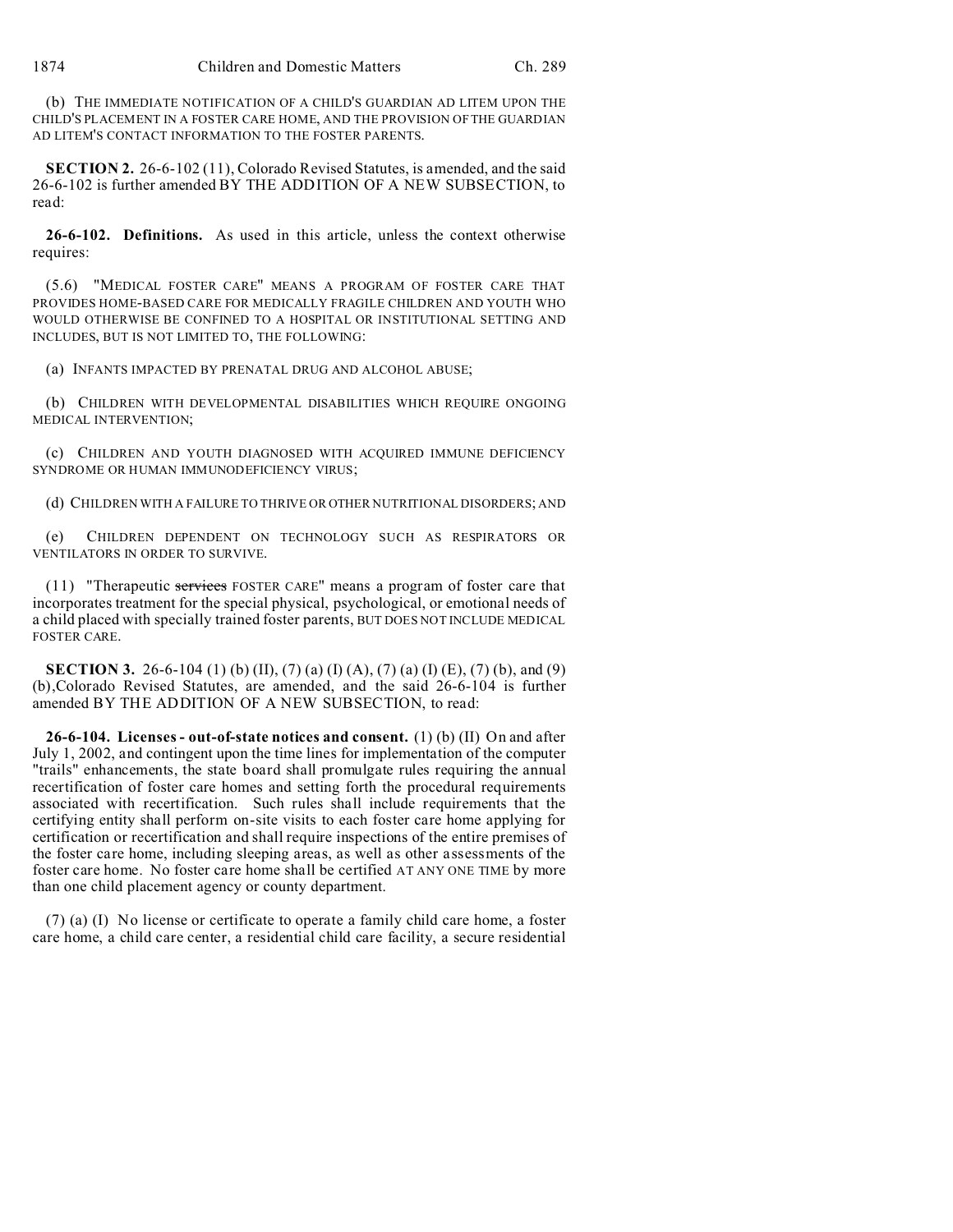child care facility, or a child placement agency shall be issued by the state department, a county department, or a child placement agency licensed under the provisions of this part 1 if the person applying for such a license or certificate has been convicted of:

(A) Felony Child abuse, as specified in section 18-6-401, C.R.S.;

(E) Any felony offense in any other state, the elements of which are substantially similar to the elements of any one of the offenses described in sub-subparagraphs (A) to (D.5) of this subparagraph (I).

(b) The convictions identified in paragraph (a) of this subsection (7) shall be determined according to the records of the Colorado bureau of investigation, the ICON system at the state judicial department, or any other source, as set forth in section  $26-6-107$  (1) (a)  $(I.5)$ . A certified copy of the judgment of a court of competent jurisdiction of such conviction, deferred judgment and sentence agreement, deferred prosecution agreement, or deferred adjudication agreement shall be prima facie evidence of such conviction or agreement. No license or certificate to operate a family child care home, a foster care home, a child care center, a residential child care facility, a secure residential child care facility, or a child placement agency shall be issued if the state department has a certified court order from another state indicating that the person applying for such a license or certificate has been convicted of felony child abuse or any unlawful sexual offense against a child under a law of any other state or the United States or the state department has a certified court order from another state that the person applying for the license or certificate has entered into a deferred judgment or deferred prosecution agreement in another state as to felony child abuse or any sexual offense against a child.

(7.5) NO LATER THAN JANUARY 1, 2004, THE STATE BOARD SHALL PROMULGATE RULES THAT REQUIRE ALL CURRENT AND PROSPECTIVE EMPLOYEES OF A COUNTY DEPARTMENT WHO IN THEIR POSITION HAVE DIRECT CONTACT WITH ANY CHILD IN THE PROCESS OF BEING PLACED, OR WHO HAS BEEN PLACED, IN FOSTER CARE TO SUBMIT A SET OF FINGERPRINTS FOR PURPOSES OF OBTAINING A FINGERPRINT-BASED CRIMINAL HISTORY RECORD CHECK, UNLESS THE PERSON HAS ALREADY SUBMITTED A SET OF FINGERPRINTS. THE CHECK SHALL BE CONDUCTED IN THESAME MANNER AS PROVIDED IN SUBSECTION (7) OF THIS SECTION AND IN SECTION 26-6-107 (1) (a). THE PERSON'S EMPLOYMENT SHALL BE CONDITIONAL UPON A SATISFACTORY CRIMINAL BACKGROUND CHECK AND SUBJECT TO THE SAME GROUNDS FOR DENIAL OR DISMISSAL AS SET FORTH IN SUBSECTION (7) OF THIS SECTION AND IN SECTION 26-6-107 (1) (a). THE COSTS FOR THE FINGERPRINT-BASED CRIMINAL HISTORY RECORD CHECK SHALL BE BORNE BY THE APPLICANT.

(9) The state department is strongly encouraged to examine and report to the general assembly on the benefits of licensing any private, nonprofit child placement agency that is dedicated to serving the special needs of foster care children through services delivered by specialized foster care parents in conjunction with and supported by staff of the child placement agency. Such child placement agencies examined shall be able to:

(b) Provide a form of specialized foster care including, but not limited to, the following types of care: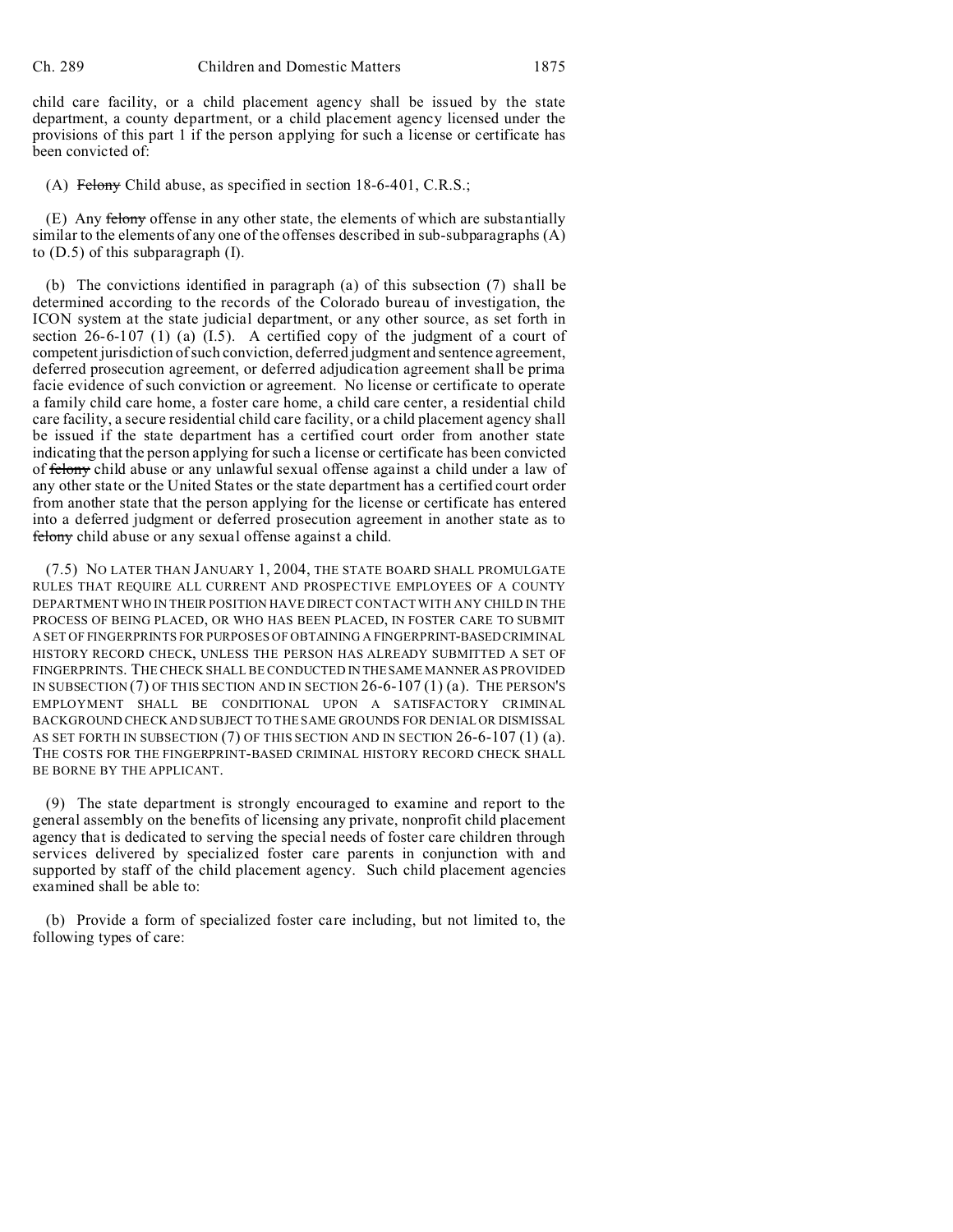- (I) Treatment foster care;
- (II) Medical foster care;
- (III) Respite foster care; and
- (IV) Intensive treatment foster care;
- (V) THERAPEUTIC FOSTER CARE; AND
- (VI) DEVELOPMENTALLY DISABLED FOSTER CARE.

**SECTION 4.** 26-6-107 (1) (b) (I) and (2), Colorado Revised Statutes, are amended, and the said 26-6-107 is further amended BY THE ADDITION OF A NEW SUBSECTION, to read:

**26-6-107. Investigations and inspections - local authority - reports - rules.** (1) (b) (I) When the state department, county department, or child placement agency is satisfied ABLE TO CERTIFY that the applicant or licensee is competent and will operate adequate facilities to care for children under the requirements of this part 1 and that standards are being met and will be complied with, it shall issue the license for which applied. The state department shall inspect or cause to be inspected the facilities to be operated by an applicant for an original license before the license is granted and shall thereafter inspect or cause to be inspected the facilities of all licensees that, during the period of licensure, have been found to be the subject of complaints or to be out of compliance with the standards set forth in section 26-6-106 and the rules of the state department or that otherwise appear to be placing children at risk. The state department may make such other inspections as it deems necessary to ensure that the requirements of this article are being met and that the health, safety, and welfare of the children being placed are protected. If, as a result of an inspection of a certified foster care home, the state department determines that any child residing in such foster care home is subject to an immediate and direct threat to his or her safety and welfare as defined by rules promulgated by the state board or that a substantial violation of a fundamental standard of care warrants immediate action, the state department may require a county department to immediately remove such child from the foster care home.

(2) (a) (I) EXCEPT AS OTHERWISE PROVIDED IN SUBPARAGRAPH (II) OF THIS PARAGRAPH (a), the state department may authorize or contract with any county department, the county department of health, or any other publicly or privately operated organization that has a declared interest in children and experience working with children or on behalf of children to investigate and inspect the facilities applying for an original or renewal license or applying for a permanent license following the issuance of a probationary or provisional license under this part 1 and may accept reports on such investigations and inspections from such agencies or organizations as a basis for such licensing. When contracting for investigations and inspections, the state department shall assure that the contractor is qualified by training and experience and has no conflict of interest with respect to the facilities to be inspected.

(II) THE STATE DEPARTMENT SHALL NOT AUTHORIZE OR CONTRACT WITH ANY COUNTY DEPARTMENT, THE COUNTY DEPARTMENT OF HEALTH, OR ANY OTHER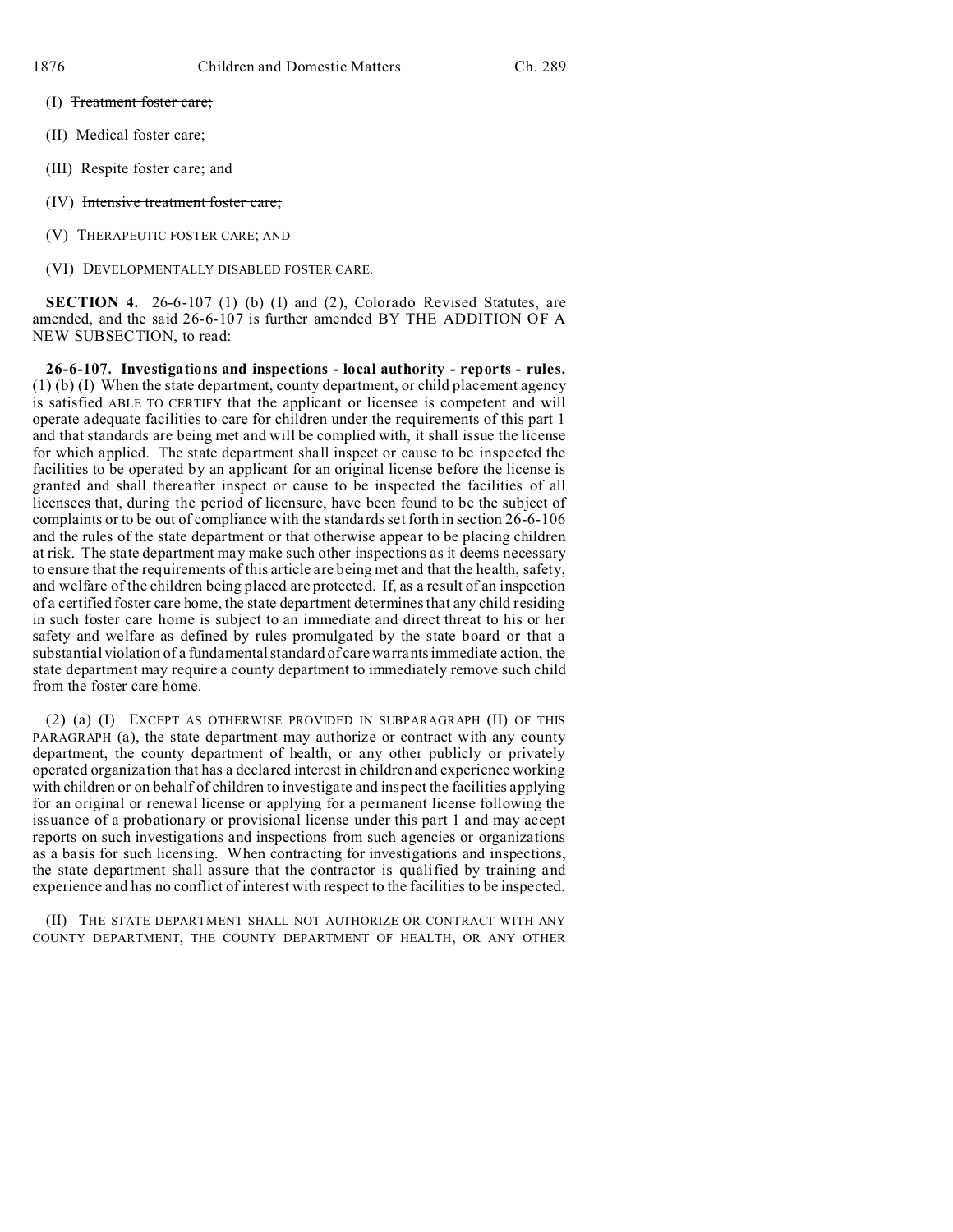PUBLICLY OR PRIVATELY OPERATED ORGANIZATION THAT HAS A DECLARED INTEREST IN CHILDREN AND EXPERIENCE WORKING WITH CHILDREN OR ON BEHALF OF CHILDREN FOR INVESTIGATIONS AND INSPECTIONS DESCRIBED IN SUBPARAGRAPH (I) OF THIS PARAGRAPH (a) OF ANY FACILITIES THAT PROVIDE TWENTY-FOUR-HOUR CARE AND ARE LICENSED PURSUANT TO THIS PART 1.

(b) A city, county, or city and county may impose and enforce higher standards and requirements for facilities licensed under this part 1 than the standards and requirements specified under this part 1.

WITHIN AVAILABLE APPROPRIATIONS, THE STATE DEPARTMENT SHALL MONITOR, ON AT LEAST A QUARTERLY BASIS, THE COUNTY DEPARTMENT CERTIFICATION OF FOSTER CARE HOMES.

**SECTION 5.** 26-6-118 (2), Colorado Revised Statutes, is amended to read:

**26-6-118. Child placement agencies - information sharing - investigations by state department.** (2) Upon receipt of a request for investigation of a child placement agency from a county department, the state department shall commence an investigation and, upon conclusion, report its findings to the requesting county department. THE STATE DEPARTMENT SHALL INCLUDE IN ITS REPORT TO THE COUNTY DEPARTMENT THE CHILD PLACEMENT AGENCY'S RESPONSE, IF ANY, TO THE FINDINGS.

**SECTION 6.** 26-6-106 (2) (q) (I) (C), Colorado Revised Statutes, is amended to read:

**26-6-106. Standards for facilities and agencies.** (2) Standards prescribed by such rules shall be restricted to:

(q) (I) Standards for the training of foster care parents, which shall include, at a minimum:

(C) In addition to the hours described in sub-subparagraph (B) of this subparagraph (I), twelve hours per year for foster care parents providing therapeutic services FOSTER CARE.

**SECTION 7.** 24-33.5-415.7 (2), Colorado Revised Statutes, is amended to read:

**24-33.5-415.7. Amber alert program.** (2) For the purposes of this section, "abducted child" means a child:

(a) Whose whereabouts are unknown;

(b) (I) Whose domicile at the time he or she was reported missing was Colorado; OR

(II) ABOUT WHOM CREDIBLE INFORMATION IS RECEIVED FROM A LAW ENFORCEMENT AGENCY LOCATED IN ANOTHER STATE THAT THE ABDUCTED CHILD IS TRAVELING TO OR IN THE STATE OF COLORADO;

(c) Whose age at the time he or she was first reported missing was seventeen years